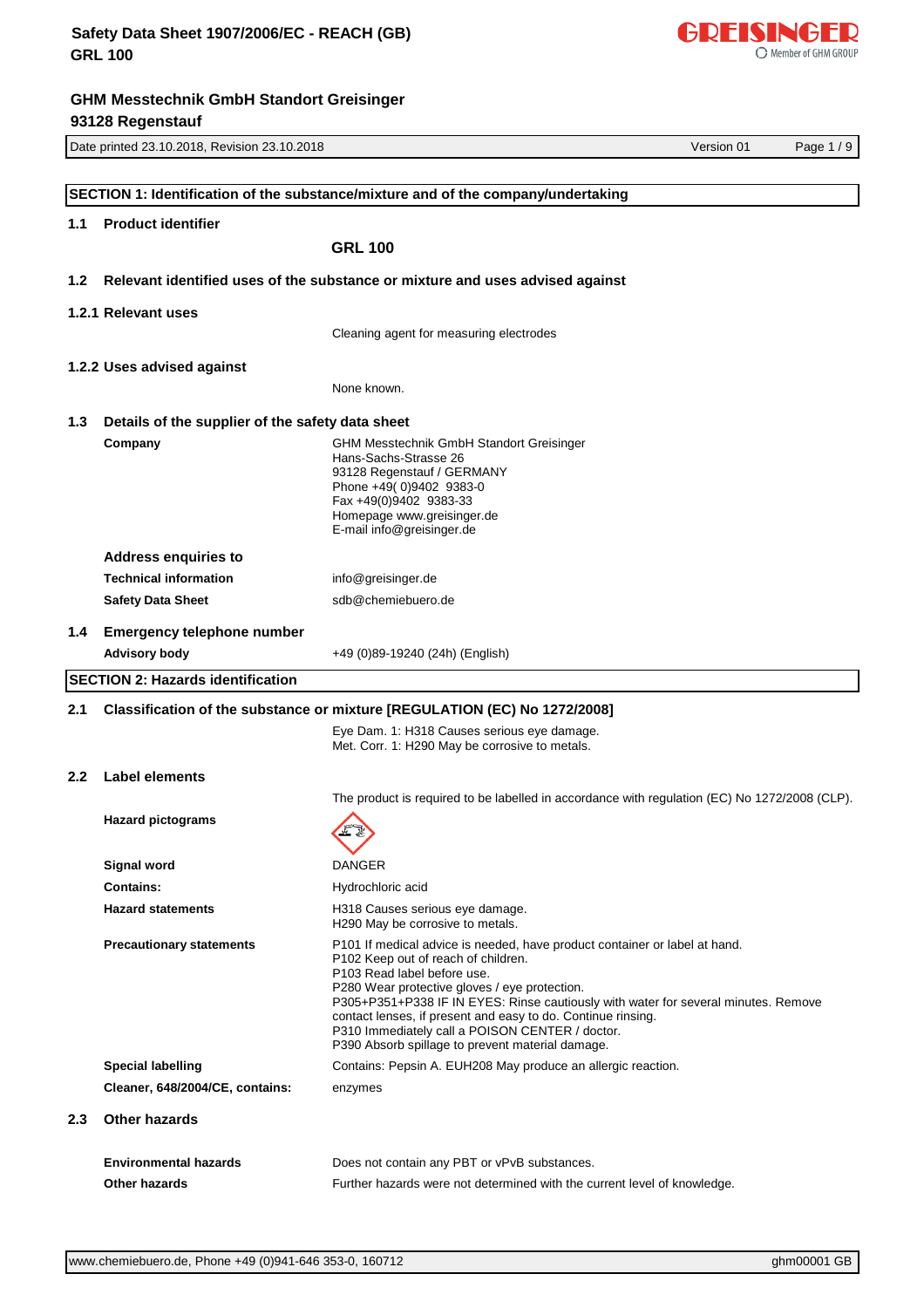

Date printed 23.10.2018, Revision 23.10.2018 Version 01 Page 2 / 9

## **SECTION 3: Composition / Information on ingredients**

## **Product-type:**

**The product is a mixture.**

|     |                                              | Range [%] Substance                      |                                                                                                                                                             |
|-----|----------------------------------------------|------------------------------------------|-------------------------------------------------------------------------------------------------------------------------------------------------------------|
|     |                                              | 0,5 - 1 Hydrochloric acid                |                                                                                                                                                             |
|     |                                              |                                          | CAS: 7647-01-0, EINECS/ELINCS: 231-595-7, EU-INDEX: 017-002-01-X, Reg-No.: 01-2119484862-27-XXXX                                                            |
|     |                                              |                                          | GHS/CLP: Skin Corr. 1B: H314 - STOT SE 3: H335 - Met. Corr. 1: H290                                                                                         |
|     |                                              | $< 1$ Pepsin A                           |                                                                                                                                                             |
|     |                                              |                                          | CAS: 9001-75-6, EINECS/ELINCS: 232-629-3, EU-INDEX: 647-008-00-6                                                                                            |
|     |                                              |                                          | GHS/CLP: Skin Irrit. 2: H315 - Eye Irrit. 2: H319 - STOT SE 3: H335 - Resp. Sens. 1: H334                                                                   |
|     | <b>Comment on component parts</b>            |                                          | Substances of Very High Concern - SVHC: substances are not contained or are below 0.1%.<br>For full text of H-statements: see SECTION 16.                   |
|     | <b>SECTION 4: First aid measures</b>         |                                          |                                                                                                                                                             |
| 4.1 |                                              | <b>Description of first aid measures</b> |                                                                                                                                                             |
|     | <b>General information</b>                   |                                          | Take off contaminated clothing and wash before reuse.                                                                                                       |
|     | <b>Inhalation</b>                            |                                          | Ensure supply of fresh air.<br>In the event of symptoms seek medical treatment.                                                                             |
|     | <b>Skin contact</b>                          |                                          | When in contact with the skin, clean with soap and water.<br>Consult a doctor if skin irritation persists.                                                  |
|     | Eye contact                                  |                                          | Rinse cautiously with water for several minutes. Remove contact lenses, if present and easy<br>to do. Continue rinsing.<br>Seek medical advice immediately. |
|     | Ingestion                                    |                                          | Get medical advice.<br>Do not induce vomiting.<br>Rinse out mouth and give plenty of water to drink.                                                        |
| 4.2 |                                              |                                          | Most important symptoms and effects, both acute and delayed                                                                                                 |
|     |                                              |                                          | No information available.                                                                                                                                   |
| 4.3 |                                              |                                          | Indication of any immediate medical attention and special treatment needed                                                                                  |
|     |                                              |                                          | Treat symptomatically.                                                                                                                                      |
|     |                                              |                                          | Forward this sheet to the doctor.                                                                                                                           |
|     |                                              |                                          | If swallowed or in the event of vomiting, risk of product entering the lungs.                                                                               |
|     | <b>SECTION 5: Fire-fighting measures</b>     |                                          |                                                                                                                                                             |
| 5.1 | <b>Extinguishing media</b>                   |                                          |                                                                                                                                                             |
|     | Suitable extinguishing media                 |                                          | Product itself is non-combustible. Fire extinguishing method of surrounding areas must be<br>considered.                                                    |
|     | Extinguishing media that must not<br>be used |                                          | Full water jet.                                                                                                                                             |
| 5.2 |                                              |                                          | Special hazards arising from the substance or mixture                                                                                                       |
|     |                                              |                                          | Risk of formation of toxic pyrolysis products.                                                                                                              |
| 5.3 | <b>Advice for firefighters</b>               |                                          |                                                                                                                                                             |
|     |                                              |                                          | Use self-contained breathing apparatus.                                                                                                                     |
|     |                                              |                                          | Fire residues and contaminated firefighting water must be disposed of in accordance within<br>the local regulations.                                        |
|     |                                              |                                          |                                                                                                                                                             |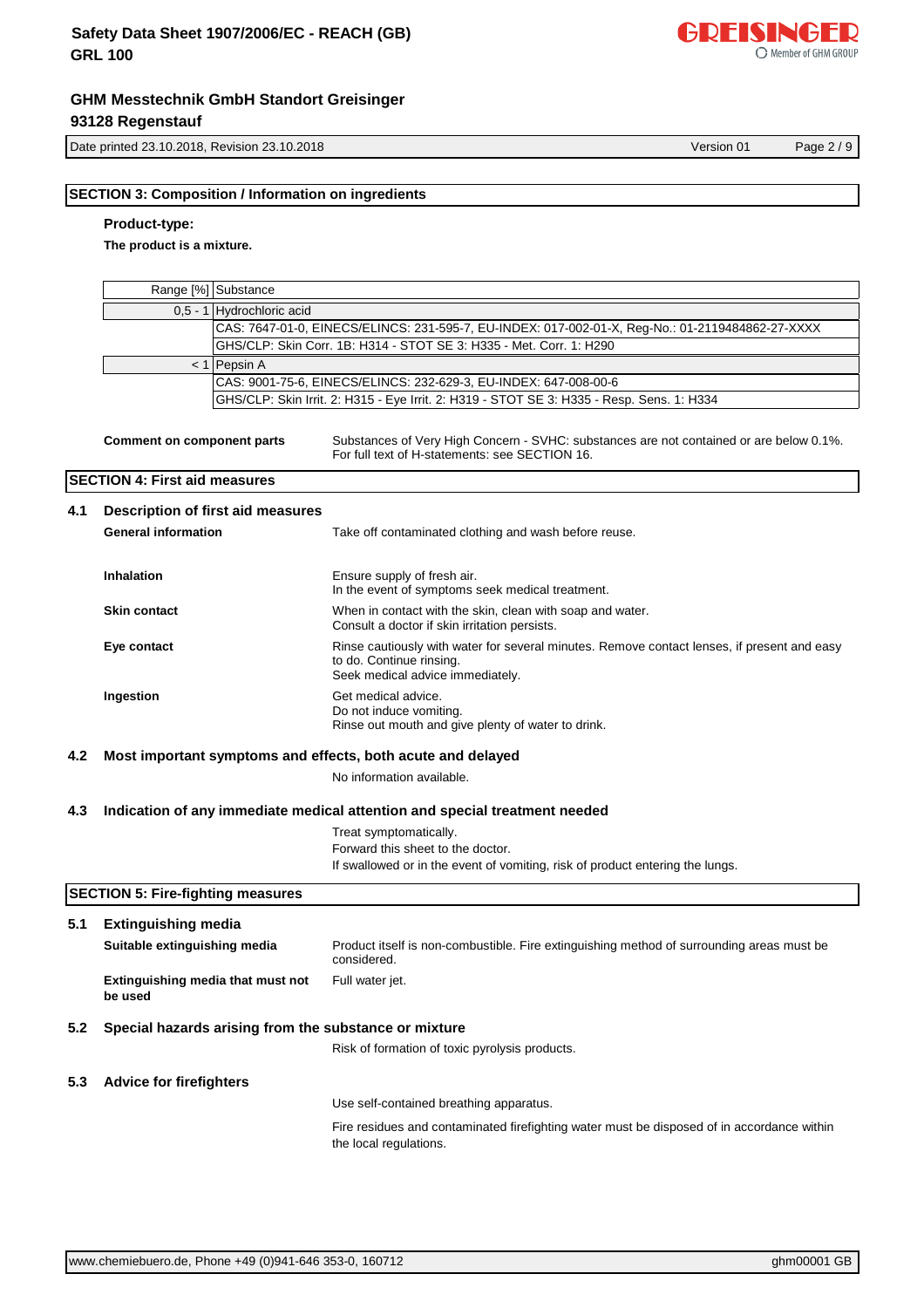

# Date printed 23.10.2018, Revision 23.10.2018 Version 01 Page 3 / 9 **GHM Messtechnik GmbH Standort Greisinger 93128 Regenstauf SECTION 6: Accidental release measures 6.1 Personal precautions, protective equipment and emergency procedures** High risk of slipping due to leakage/spillage of product. Use personal protective equipment (protective gloves, safety glasses, protective clothing). **6.2 Environmental precautions** Do not discharge into the drains/surface waters/groundwater. **6.3 Methods and material for containment and cleaning up** Take up with absorbent material (e.g. general-purpose binder). Dispose of absorbed material in accordance within the regulations. **6.4 Reference to other sections** See SECTION 8+13 **SECTION 7: Handling and storage 7.1 Precautions for safe handling** Avoid skin contact. Use personal protective equipment. Do not eat, drink or smoke when using this product. Wash hands before breaks and after work. Use barrier skin cream. Take off contaminated clothing and wash before reuse. **7.2 Conditions for safe storage, including any incompatibilities** Keep only in original container.

Prevent penetration into the ground. Do not store together with food and animal food/diet.

Keep container tightly closed.

## **7.3 Specific end use(s)**

See product use, SECTION 1.2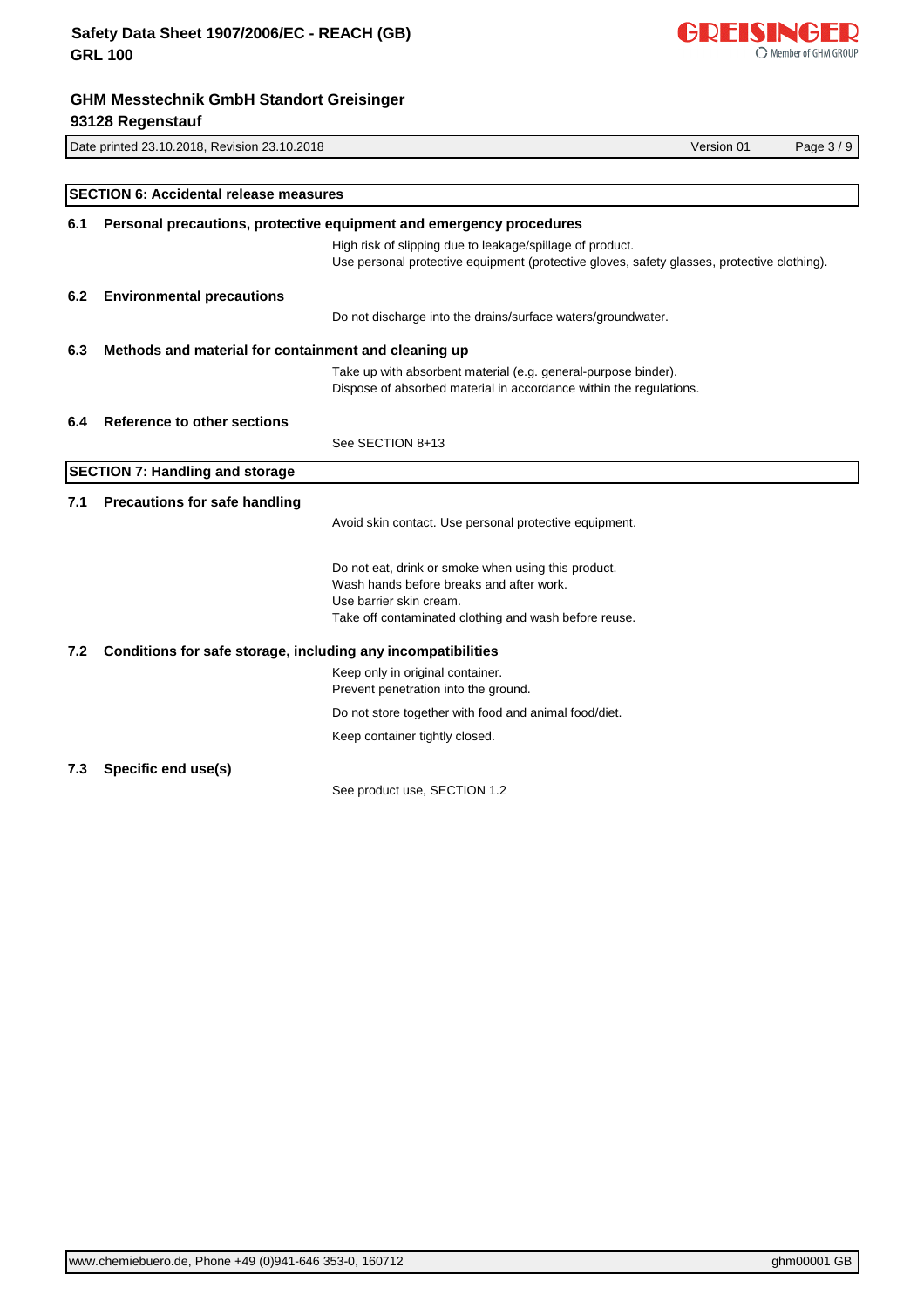Date printed 23.10.2018, Revision 23.10.2018 and 2010 and 2010 and 2010 and 2010 and 2010 version 01 Page 4 / 9

**SECTION 8: Exposure controls / personal protection**

## **8.1 Control parameters**

**Ingredients with occupational exposure limits to be monitored (GB)**

| Substance                                                                                        |
|--------------------------------------------------------------------------------------------------|
| Hydrochloric acid                                                                                |
| CAS: 7647-01-0, EINECS/ELINCS: 231-595-7, EU-INDEX: 017-002-01-X, Req-No.: 01-2119484862-27-XXXX |
| Long-term exposure: 1 ppm, 2 mg/m <sup>3</sup> , gas and aerosol mists                           |
| Short-term exposure (15-minute): 5 ppm, 8 mg/m <sup>3</sup>                                      |

#### **Ingredients with occupational**

## **exposure limits to be monitored (EU)**

| Substance / EC LIMIT VALUES                                                                      |
|--------------------------------------------------------------------------------------------------|
| Hydrochloric acid                                                                                |
|                                                                                                  |
| CAS: 7647-01-0, EINECS/ELINCS: 231-595-7, EU-INDEX: 017-002-01-X, Req-No.: 01-2119484862-27-XXXX |
| Eight hours: 5 ppm, 8 mg/m <sup>3</sup>                                                          |
|                                                                                                  |
| Short-term (15-minute): 10 ppm, 15 mg/m <sup>3</sup>                                             |

#### **DNEL**

| Substance                                                                |
|--------------------------------------------------------------------------|
| Hydrochloric acid, CAS: 7647-01-0                                        |
| Industrial, inhalative, Long-term - local effects: 8 mg/m <sup>3</sup> . |
| Industrial, inhalative, Acute - local effects: 15 mg/m <sup>3</sup> .    |

#### **8.2 Exposure controls**

| Additional advice on system design                             | Ensure adequate ventilation on workstation.<br>Measurement methods for taking workplace measurements must meet the performance<br>requirements of DIN EN 482. For example, recommendations are given in the IFA's list of<br>hazardous substances. |
|----------------------------------------------------------------|----------------------------------------------------------------------------------------------------------------------------------------------------------------------------------------------------------------------------------------------------|
| Eye protection                                                 | Safety glasses. (EN 166:2001)                                                                                                                                                                                                                      |
| <b>Hand protection</b>                                         | 0,4 mm; Butyl rubber, >120 min (EN 374-1/-2/-3).<br>The details concerned are recommendations. Please contact the glove supplier for further<br>information.                                                                                       |
| <b>Skin protection</b>                                         | Protective clothing.                                                                                                                                                                                                                               |
| Other                                                          | Avoid contact with eyes and skin.                                                                                                                                                                                                                  |
| <b>Respiratory protection</b>                                  | Not required under normal conditions.                                                                                                                                                                                                              |
| <b>Thermal hazards</b>                                         | none                                                                                                                                                                                                                                               |
| Delimitation and monitoring of the<br>environmental exposition | Comply with applicable environmental regulations limiting discharge to air, water and soil.                                                                                                                                                        |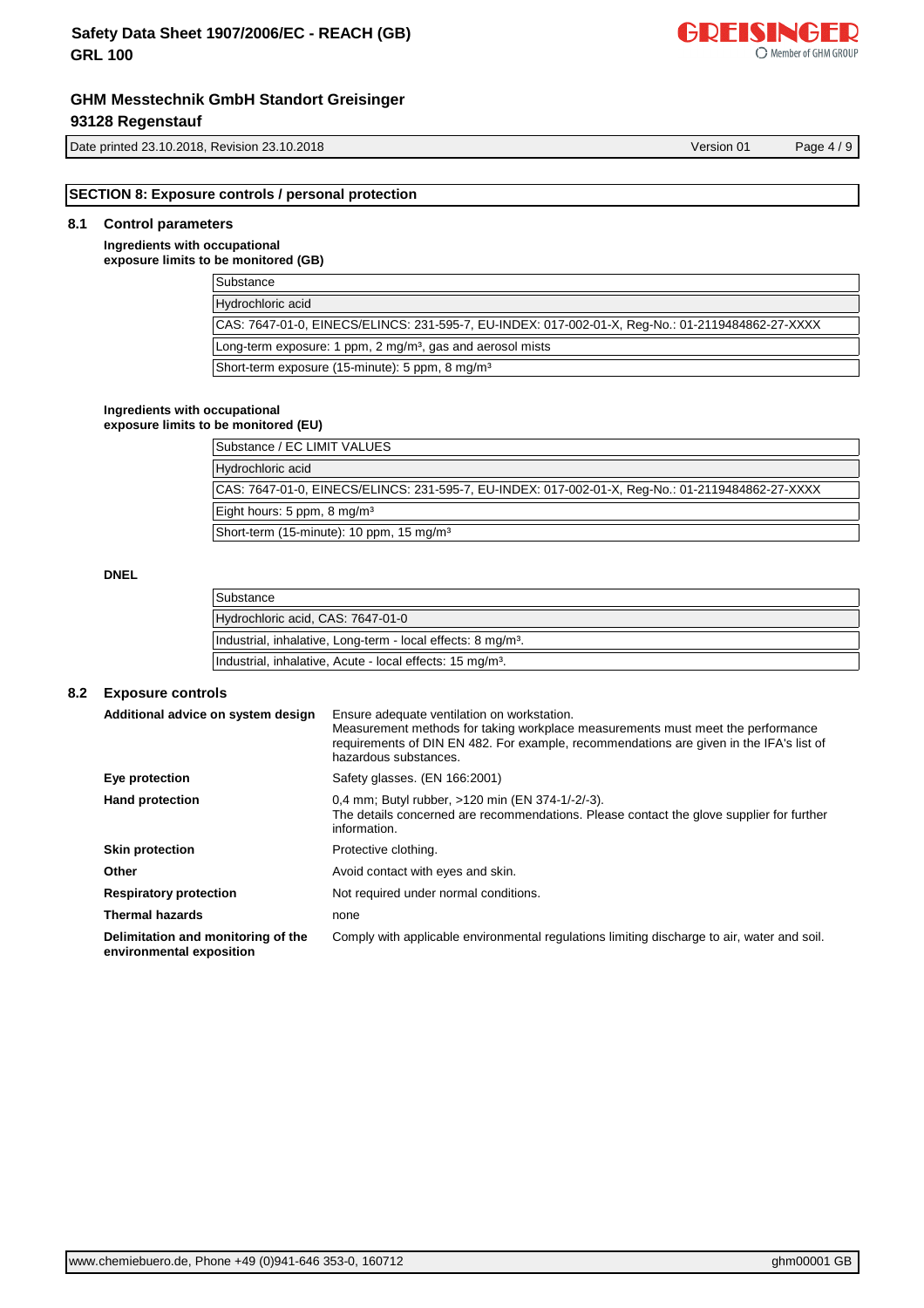**9.1 Information on basic physical and chemical properties**

Date printed 23.10.2018, Revision 23.10.2018 Version 01 Page 5 / 9

**SECTION 9: Physical and chemical properties**

|     | Form                                         | liquid            |
|-----|----------------------------------------------|-------------------|
|     | Color                                        | light yellow      |
|     | Odor                                         | pungent           |
|     | <b>Odour threshold</b>                       | not determined    |
|     | pH-value                                     | ca. 1,2           |
|     | pH-value [1%]                                | not determined    |
|     | <b>Boiling point [°C]</b>                    | not determined    |
|     | Flash point [°C]                             | not applicable    |
|     | Flammability (solid, gas) [°C]               | not applicable    |
|     | Lower explosion limit                        | not applicable    |
|     | <b>Upper explosion limit</b>                 | not applicable    |
|     | <b>Oxidising properties</b>                  | no                |
|     | Vapour pressure/gas pressure [kPa]           | not determined    |
|     | Density [g/ml]                               | ca. 1             |
|     | Bulk density [kg/m <sup>3</sup> ]            | not applicable    |
|     | Solubility in water                          | miscible          |
|     | Partition coefficient [n-octanol/water]      | not determined    |
|     | <b>Viscosity</b>                             | not applicable    |
|     | Relative vapour density determined<br>in air | not determined    |
|     |                                              |                   |
|     | <b>Evaporation speed</b>                     | not determined    |
|     | Melting point [°C]                           | not determined    |
|     | Autoignition temperature [°C]                | not self-igniting |
|     | Decomposition temperature [°C]               | not determined    |
| 9.2 | <b>Other information</b>                     |                   |

## **SECTION 10: Stability and reactivity**

#### **10.1 Reactivity**

No dangerous reactions known if used as directed.

#### **10.2 Chemical stability**

Stable under normal ambient conditions (ambient temperature).

#### **10.3 Possibility of hazardous reactions**

Corrosive to metals.

### **10.4 Conditions to avoid**

Warming

#### **10.5 Incompatible materials**

Various metals.

#### **10.6 Hazardous decomposition products**

No hazardous decomposition products known.



Member of GHM GROUP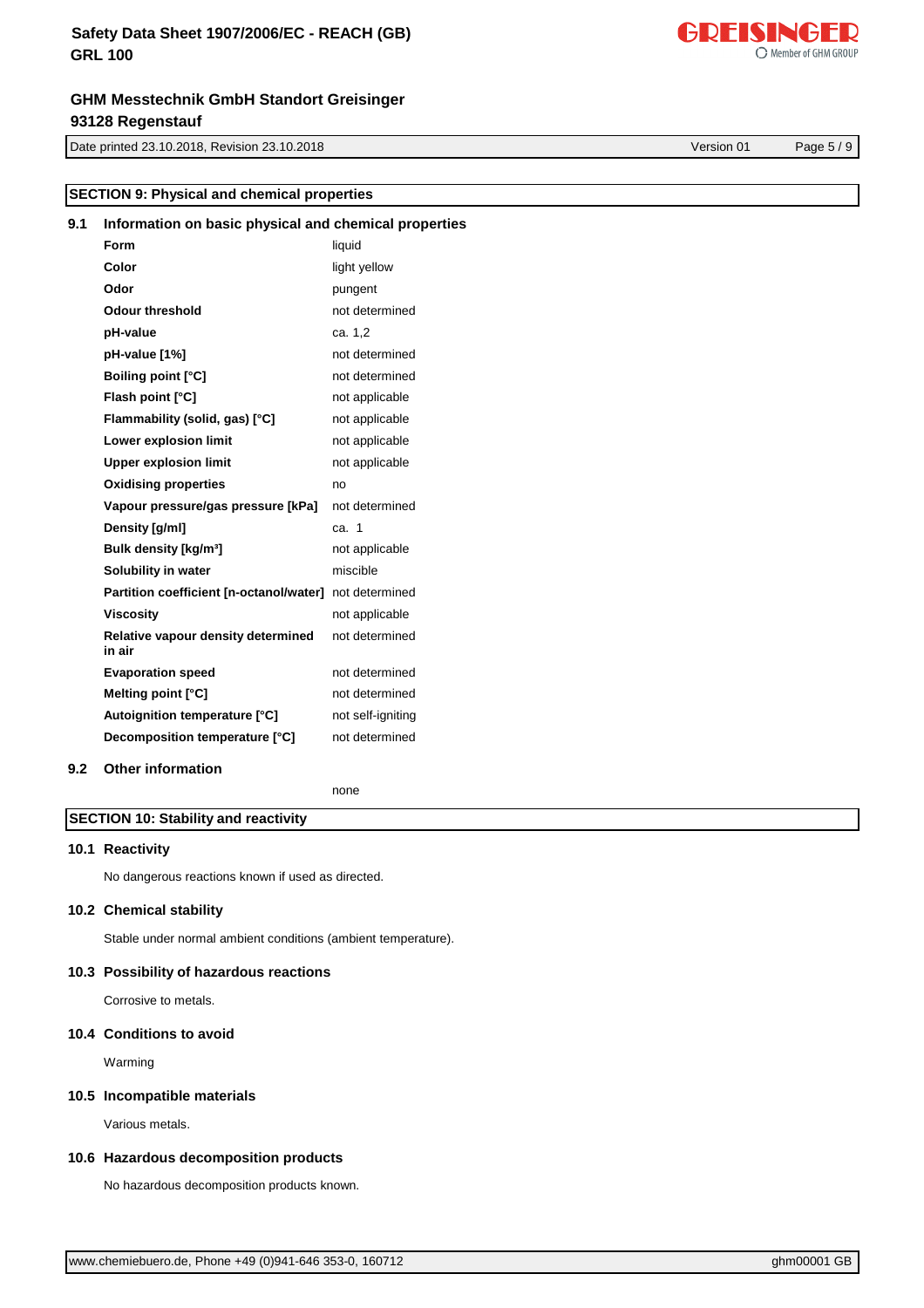## **Safety Data Sheet 1907/2006/EC - REACH (GB) GRL 100**

## **GHM Messtechnik GmbH Standort Greisinger 93128 Regenstauf**

Date printed 23.10.2018, Revision 23.10.2018 Version 01 Page 6 / 9

## **SECTION 11: Toxicological information**

#### **11.1 Information on toxicological effects**

#### **Acute toxicity**

| Substance                                 |
|-------------------------------------------|
| Hydrochloric acid, CAS: 7647-01-0         |
| LD50, oral, Rabbit: 900 mg/kg.            |
| LD50, dermal, Rabbit: > 5010 mg/kg.       |
| LC50, inhalative, Rat: 4,2 - 4,7 mg/l 1h. |

| Serious eye damage/irritation                         | Risk of serious damage to eyes.<br>Based on the available information, the classification criteria are fulfilled.<br>Classification was carried out based on substance-specific concentration limits. |
|-------------------------------------------------------|-------------------------------------------------------------------------------------------------------------------------------------------------------------------------------------------------------|
| Skin corrosion/irritation                             | Based on the available information, the classification criteria are not fulfilled.                                                                                                                    |
| Respiratory or skin sensitisation                     | Based on the available information, the classification criteria are not fulfilled.                                                                                                                    |
| Specific target organ toxicity -<br>single exposure   | Based on the available information, the classification criteria are not fulfilled.                                                                                                                    |
| Specific target organ toxicity -<br>repeated exposure | Based on the available information, the classification criteria are not fulfilled.                                                                                                                    |
| <b>Mutagenicity</b>                                   | Based on the available information, the classification criteria are not fulfilled.                                                                                                                    |
| <b>Reproduction toxicity</b>                          | Based on the available information, the classification criteria are not fulfilled.                                                                                                                    |
| Carcinogenicity                                       | Based on the available information, the classification criteria are not fulfilled.                                                                                                                    |
| <b>Aspiration hazard</b>                              | Based on the available information, the classification criteria are not fulfilled.                                                                                                                    |
| General remarks                                       |                                                                                                                                                                                                       |
|                                                       | Toxicological data of complete product are not available.                                                                                                                                             |

#### **SECTION 12: Ecological information**

#### **12.1 Toxicity**

| Substance                         |
|-----------------------------------|
| Hydrochloric acid, CAS: 7647-01-0 |
| LC50, Leuciscus idus: 862 mg/l.   |

## **12.2 Persistence and degradability**

| <b>Behaviour in environment</b><br>compartments | No information available. |
|-------------------------------------------------|---------------------------|
| Behaviour in sewage plant                       | No information available. |
| <b>Biological degradability</b>                 | No information available. |

#### **12.3 Bioaccumulative potential**

Accumulation in organisms is not expected.

## **12.4 Mobility in soil**

Spillages may penetrate the soil causing ground water contamination.

## **12.5 Results of PBT and vPvB assessment**

Based on all available information not to be classified as PBT or vPvB respectively.

## **12.6 Other adverse effects**

Do not discharge product unmonitored into the environment or into the drainage.

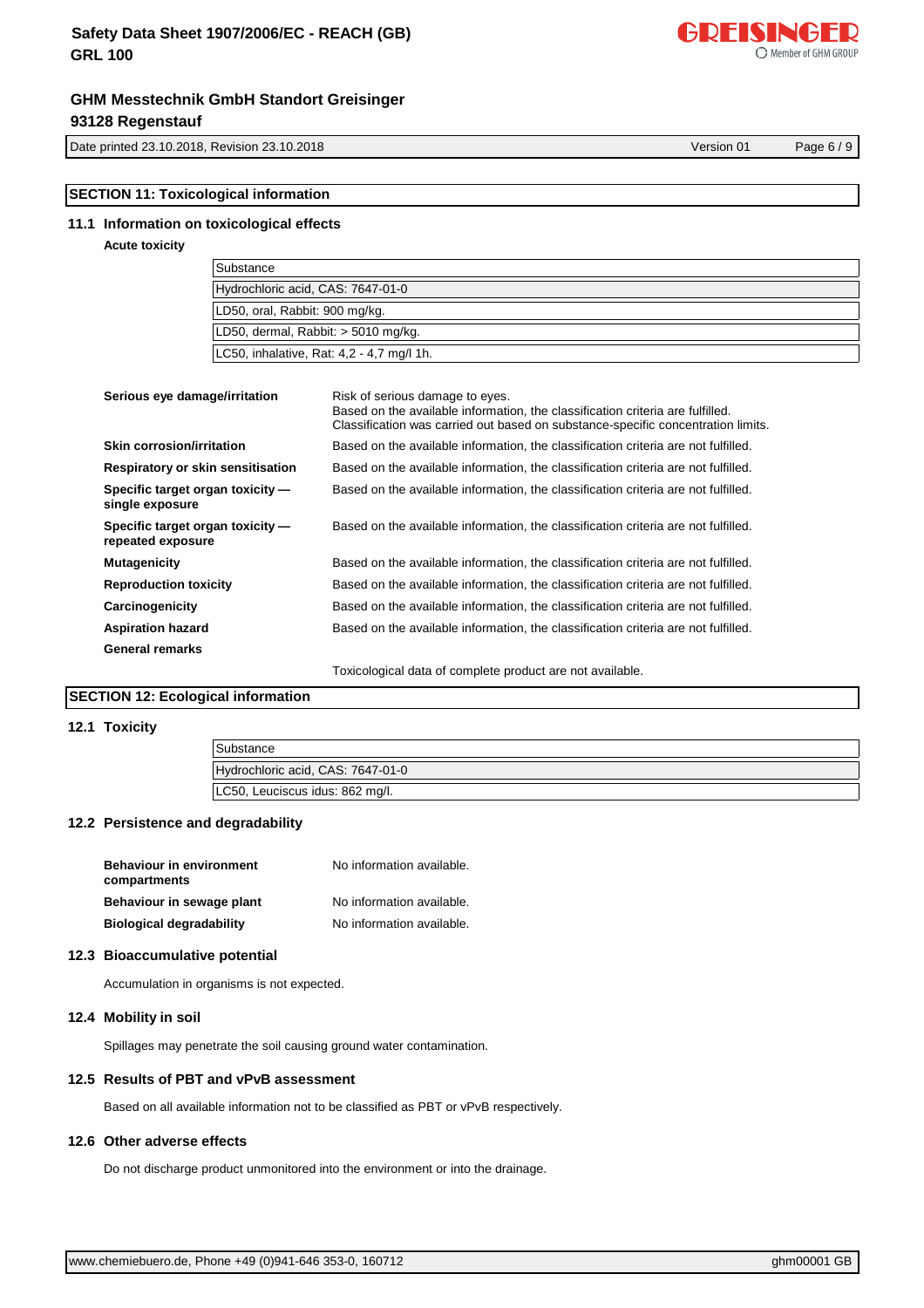## **Safety Data Sheet 1907/2006/EC - REACH (GB) GRL 100**



Date printed 23.10.2018, Revision 23.10.2018 Version 01 Page 7 / 9

| <b>SECTION 13: Disposal considerations</b> |
|--------------------------------------------|
|--------------------------------------------|

## **13.1 Waste treatment methods**

**Product**

Waste material c It is not possible to determine a waste code for this product in accordance with the European Waste Catalogue (EWC) since it is only possible to classify it according to how it is used by the customer. The waste code is to be determined within the EU in liaison with the waste-disposal operator.

|                                                               | <b>Product</b>                                                                 |                                                                        |  |  |  |  |  |
|---------------------------------------------------------------|--------------------------------------------------------------------------------|------------------------------------------------------------------------|--|--|--|--|--|
|                                                               |                                                                                | Dispose of as hazardous waste.<br>060102*                              |  |  |  |  |  |
|                                                               | Waste no. (recommended)                                                        |                                                                        |  |  |  |  |  |
|                                                               | <b>Contaminated packaging</b>                                                  |                                                                        |  |  |  |  |  |
|                                                               |                                                                                | Packaging that cannot be cleaned should be disposed of as for product. |  |  |  |  |  |
|                                                               | Waste no. (recommended)                                                        | 150110*                                                                |  |  |  |  |  |
|                                                               | <b>SECTION 14: Transport information</b>                                       |                                                                        |  |  |  |  |  |
|                                                               | 14.1 UN number                                                                 |                                                                        |  |  |  |  |  |
|                                                               | Transport by land according to<br><b>ADR/RID</b>                               | 1789                                                                   |  |  |  |  |  |
|                                                               | <b>Inland navigation (ADN)</b>                                                 | 1789                                                                   |  |  |  |  |  |
|                                                               | Marine transport in accordance with<br><b>IMDG</b>                             | 1789                                                                   |  |  |  |  |  |
|                                                               | Air transport in accordance with IATA 1789                                     |                                                                        |  |  |  |  |  |
|                                                               | 14.2 UN proper shipping name                                                   |                                                                        |  |  |  |  |  |
|                                                               | Transport by land according to<br><b>ADR/RID</b>                               | Hydrochloric acid, solution                                            |  |  |  |  |  |
|                                                               | - Classification Code                                                          | C <sub>1</sub>                                                         |  |  |  |  |  |
|                                                               | - Label                                                                        |                                                                        |  |  |  |  |  |
|                                                               | - ADR LQ                                                                       | 5 <sub>1</sub>                                                         |  |  |  |  |  |
|                                                               | - ADR 1.1.3.6 (8.6)                                                            | Transport category (tunnel restriction code) 3 (E)                     |  |  |  |  |  |
| <b>Inland navigation (ADN)</b><br>Hydrochloric acid, solution |                                                                                |                                                                        |  |  |  |  |  |
|                                                               | - Classification Code                                                          | C <sub>1</sub>                                                         |  |  |  |  |  |
|                                                               | - Label                                                                        |                                                                        |  |  |  |  |  |
|                                                               | Marine transport in accordance with Hydrochloric acid, solution<br><b>IMDG</b> |                                                                        |  |  |  |  |  |
|                                                               | - EMS                                                                          | $F-A, S-B$                                                             |  |  |  |  |  |
|                                                               | - Label                                                                        |                                                                        |  |  |  |  |  |
|                                                               | - IMDG LQ                                                                      | 5 <sub>1</sub>                                                         |  |  |  |  |  |
|                                                               | Air transport in accordance with IATA Hydrochloric acid, solution              |                                                                        |  |  |  |  |  |
|                                                               | - Label                                                                        |                                                                        |  |  |  |  |  |

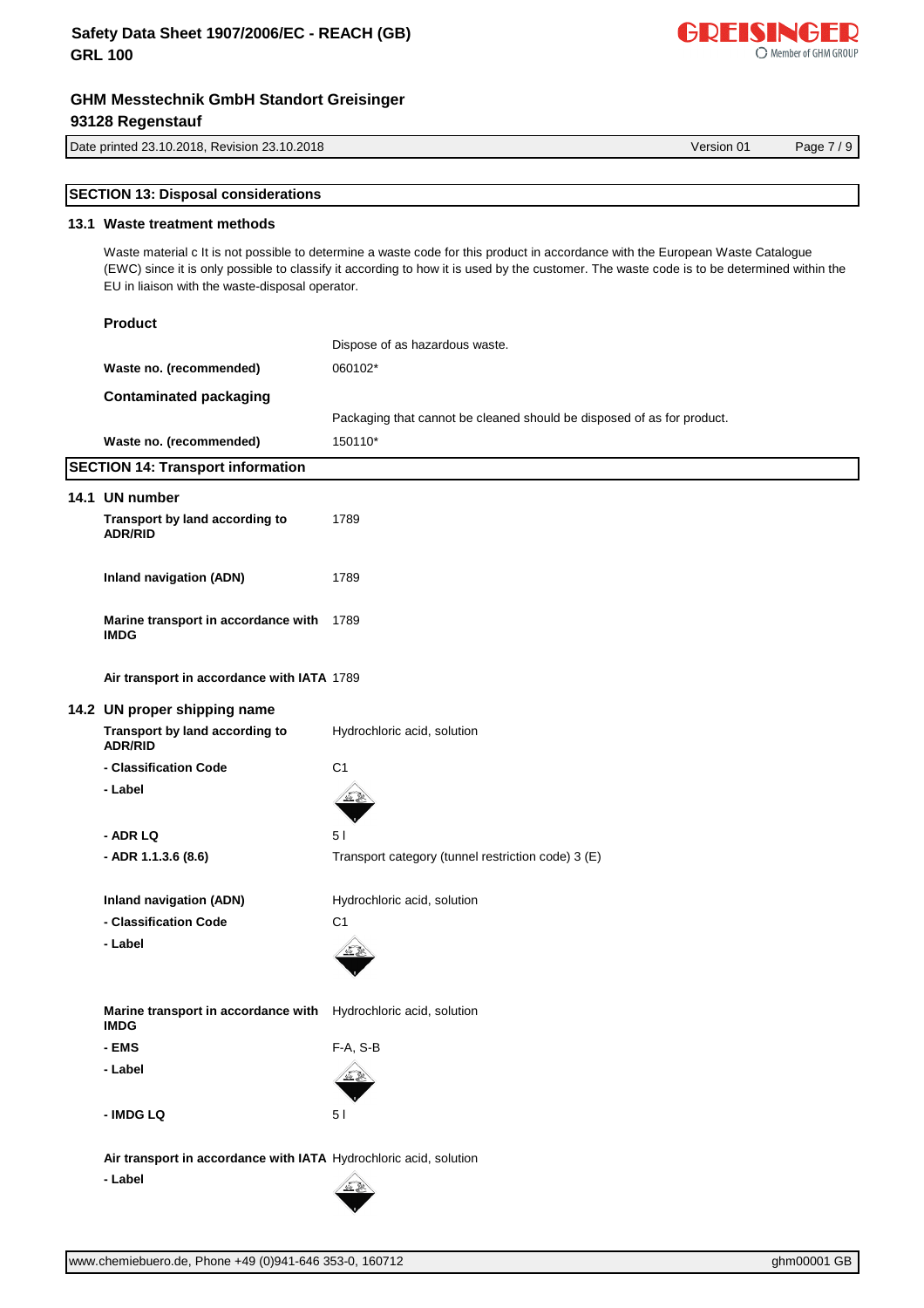

| Date printed 23.10.2018, Revision 23.10.2018 |                                                        |    |  |  | Version 01 | Page 8 / 9 |  |
|----------------------------------------------|--------------------------------------------------------|----|--|--|------------|------------|--|
|                                              |                                                        |    |  |  |            |            |  |
|                                              | 14.3 Transport hazard class(es)                        |    |  |  |            |            |  |
|                                              | Transport by land according to<br>ADR/RID              | 8  |  |  |            |            |  |
|                                              | <b>Inland navigation (ADN)</b>                         | 8  |  |  |            |            |  |
|                                              | Marine transport in accordance with 8<br><b>IMDG</b>   |    |  |  |            |            |  |
|                                              | Air transport in accordance with IATA 8                |    |  |  |            |            |  |
|                                              | 14.4 Packing group                                     |    |  |  |            |            |  |
|                                              | Transport by land according to<br>ADR/RID              | Ш  |  |  |            |            |  |
|                                              | <b>Inland navigation (ADN)</b>                         | Ш  |  |  |            |            |  |
|                                              | Marine transport in accordance with III<br><b>IMDG</b> |    |  |  |            |            |  |
|                                              | Air transport in accordance with IATA III              |    |  |  |            |            |  |
|                                              | 14.5 Environmental hazards                             |    |  |  |            |            |  |
|                                              | Transport by land according to<br><b>ADR/RID</b>       | no |  |  |            |            |  |
|                                              | <b>Inland navigation (ADN)</b>                         | no |  |  |            |            |  |
|                                              | Marine transport in accordance with<br><b>IMDG</b>     | no |  |  |            |            |  |
|                                              | Air transport in accordance with IATA no               |    |  |  |            |            |  |
|                                              | 14.6 Special precautions for user                      |    |  |  |            |            |  |

Relevant information under SECTION 6 to 8.

## **14.7 Transport in bulk according to Annex II of MARPOL and the IBC Code**

not applicable

# **SECTION 15: Regulatory information 15.1 Safety, health and environmental regulations/legislation specific for the substance or mixture**

|                                                 | <b>EEC-REGULATIONS</b>            | 1991/689 (2001/118); 2010/75; 2004/42; 648/2004; 1907/2006 (REACH); 1272/2008;<br>75/324/EEC (2016/2037/EC); (EU) 2015/830; (EU) 2016/131; (EU) 517/2014 |  |  |  |  |  |
|-------------------------------------------------|-----------------------------------|----------------------------------------------------------------------------------------------------------------------------------------------------------|--|--|--|--|--|
|                                                 | <b>TRANSPORT-REGULATIONS</b>      | DOT-Classification, ADR (2017); IMDG-Code (2017, 38. Amdt.); IATA-DGR (2018).                                                                            |  |  |  |  |  |
|                                                 | <b>NATIONAL REGULATIONS (GB):</b> | EH40/2005 Workplace exposure limits (Second edition, published December 2011).                                                                           |  |  |  |  |  |
| - Observe employment restrictions<br>for people |                                   | Observe employment restrictions for mothers-to-be and nursing mothers. Observe<br>employment restrictions for young people.                              |  |  |  |  |  |
|                                                 | - VOC (2010/75/CE)                | not applicable                                                                                                                                           |  |  |  |  |  |
|                                                 |                                   |                                                                                                                                                          |  |  |  |  |  |

**15.2 Chemical safety assessment**

For this product a chemical safety assessment has not been carried out.